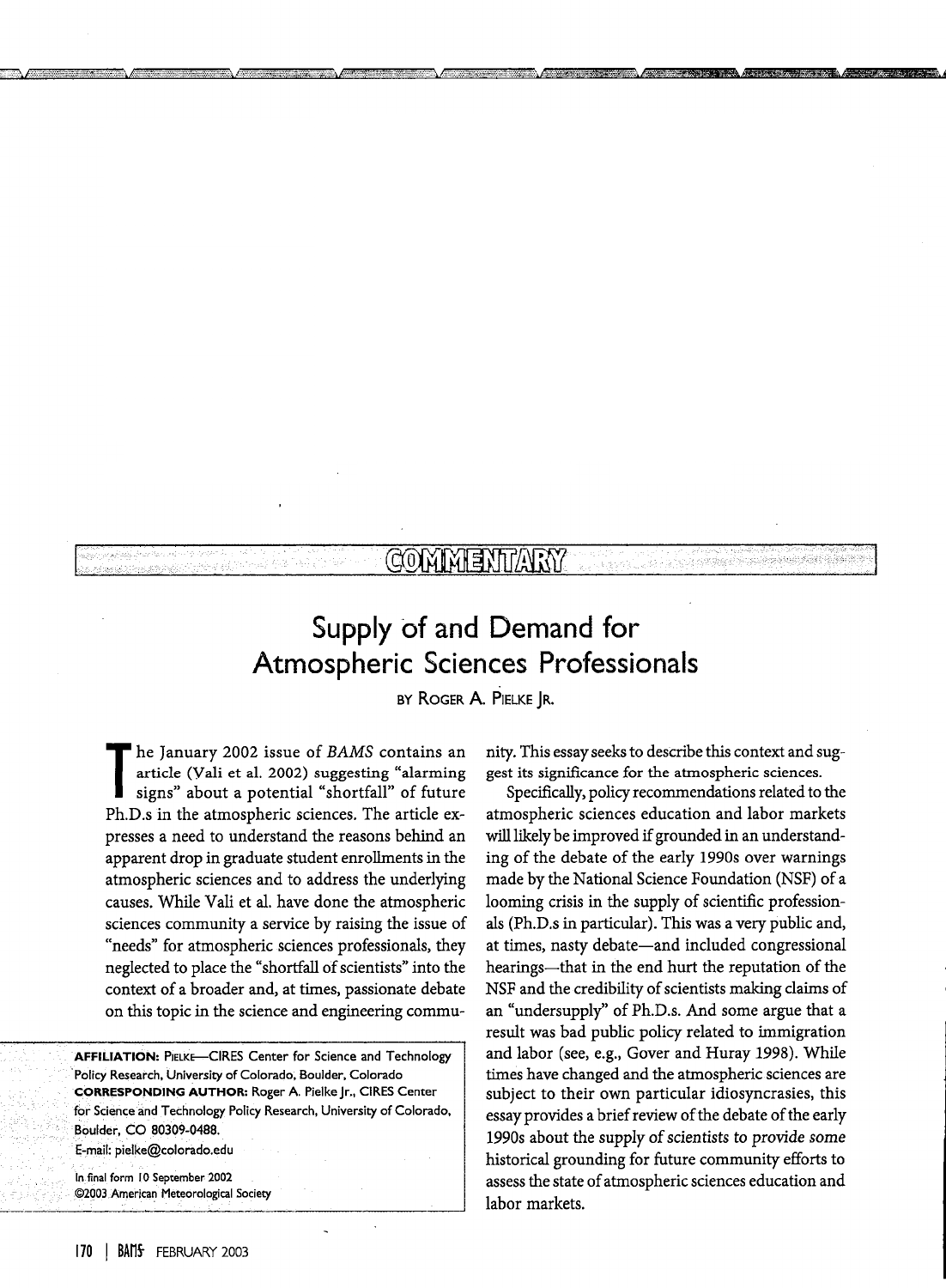

In April 1992, the U.S. House of Representatives Subcommittee on Investigations and Oversight of the Committee on Science, Space, and Technology held a hearing titled, "Projecting Science and Engineering Personnel Requirements for the 1990s: How Good are the Numbers?" chaired by Congressman Howard Wolpe. The hearing was described by a *Washington Post* report (Rensberger 1992) as follows:

L

"The familiar claim that the United States faces a major shortage of scientists and engineers-often cited by National Science Foundation officials when seeking budget increases-is false and was based on a seriously flawed NSF study," seven scientists, engineers and government officials told a congressional subcommittee yesterday.

The hearings were acrimonious. Congressman Wolpe stated in the hearings that "one has a sense that the goal was to create the impression of a crisis to lend urgency to the effort to double the NSF's budget." Several days after the hearing, one witness, former NSF Director Eric Bloch, wrote to Congressman Wolpe: "Members of Congress, lawyers, and MBAs are not going to improve our competitive standing in the world. Scientists and engineers just might." Commentator Daniel Greenberg viewed this remark as a "disdainful jibe ... that would have been unthinkable if he were still director of the Foundation" (Greenberg 2002, 143).

Debate on this topic persists in the science and engineering community to this day (cf. Greenberg 2002). On the one hand, some scientists view criticism of supply projections as criticism of the practice of science itself, $^1$  while on the other hand, some critics see calls for increasing the supply of scientists and engineers to reflect deeper issues in modern academia. Gover and Huray (1998, 11) provide a typical view of the latter perspective: "Research shows that today's supply of Ph.D. candidates in science and engineering has less to do with the labor market for Ph.D.s than it has to do with the production needs of academia, for example, providing low-cost teaching and research assistants." George Will (cited in Weinstein 1999) sees an institutional motive as well:

There is a crisis of overproduction of Ph.D.s and underconsumption of scholarship. To save money, schools rely increasingly on "gypsy scholars" drawn from the reserve army of unemployed Ph.D.s. They are hired on short-term contracts to teach but are not on the tenure track and denied health care and other benefits.

As these examples suggest, the subject is not only important, but also falls very close to the sensitivities of those who employ as well as those employed.

One of the primary criticisms of the study produced by NSF that ultimately led to the House hearings was that it focused on the "supply" of scientists with no consideration of the "demand" in the marketplace. Congressman Wolpe observed

The NSF study projected a shortfall of 675,000 scientists and engineers without considering the future demand for such individuals in the marketplace. It simply observed a decline in the number of 22-yearolds and projected this demographic trend would result in a huge shortfall. This could be termed the supply-side theory of the labor market analysis. But making labor market projections without considering the demand side of the equation doesn't pass the laugh test with experts in our field.<sup>2</sup>

(Weinstein 1999)

Weinstein notes that while supply-side economics were politically in favor during the Reagan era, the approach was not a favorite among academics. He cites economist Paul Krugman, who makes an even stronger statement, "the supply-siders are cranks." Thus, the debate over NSF had a partisan element as well.

But politics aside, there were real issues about strategies of supply and demand in the analysis of the production of science Ph.D.s. Berliner and Biddle (1995) write

The [NSF] study in question argued that supplies of scientists and engineers would shortly decline in America and that this meant we had to increase production of people with these skills. This thesis was dubious at best, but, worse, the study made no estimates of job-market demands for scientists and engineers. Thus, the research completely forgot about whether these people were likely to find jobs. (Weinstein 1999)

<sup>&</sup>lt;sup>1</sup>See, e.g., the exchange of Bloch and Wolpe cited earlier.

<sup>&</sup>lt;sup>2</sup>E. Weinstein is codirector of the Project on the Economics of Advanced Training (PEAT) in Science, Engineering and Related Disciplines of Harvard University and the National Bureau of Economic Research.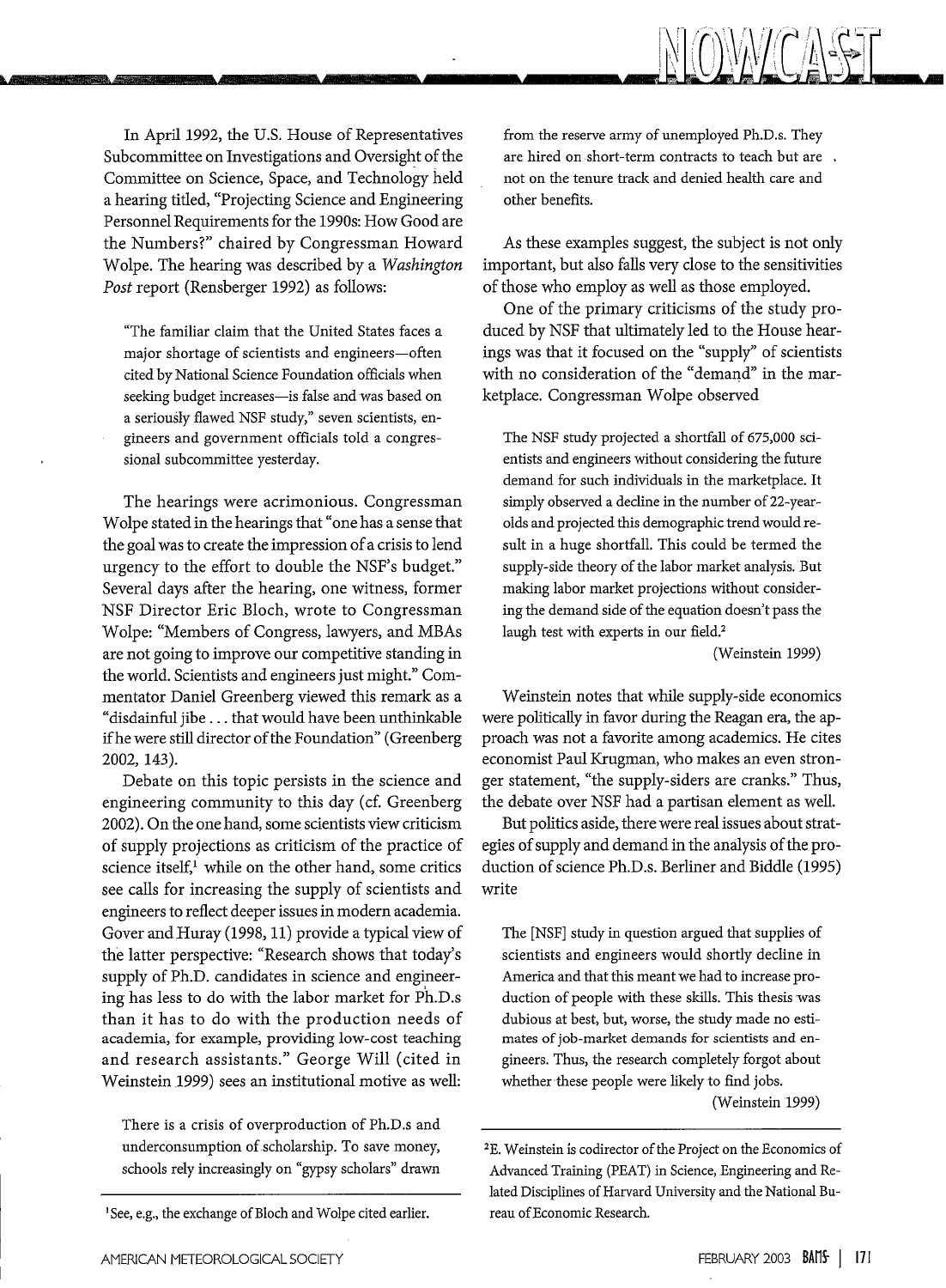The debate over the supply and demand of scientists in the 1990s had important implications for not only science policies, but also for immigration and labor policies (North 1995).

<u>77 / 7</u>

The debate over methodologies took on a new light when studies performed in the years following the Wolpe hearing indicated that there was in fact a glut of scientists and engineers. A highly respected 1995 study by Stanford's W. Massey and RAND's C. Goldman concluded that

Perhaps twenty-five percent of newly-minted doctorates end up unemployed.... The natural production rate of doctorates is driven by departmental needs [in universities] for research and teaching assistants, and departmental doctoral-student intake is limited by financial constraints rather than output market considerations.... Faculty tend to believe that more scientifically trained manpower is better than less, and that job opportunities will materialize somehow. ... In any case, the department's shortrun requirements for inexpensive research and teaching labor, and the desire of faculty to replicate their own skills, is of stronger relevance to admissions decisions than the more abstract and distant concept of labor market balance.

(Greenberg 2002, 145)

Others see fewer problems in an oversupply of scientific Ph.D.s in the job market. Weinstein notes "the question of whether the effects of a flooded market are good or bad for the nation is not at all clear and is frequently contested between even the most knowledgeable of analysts."

What constructive guidance does the history of the debate over supply and demand of Ph.D.s provide to the atmospheric sciences community?

First and foremost, it suggests the importance of discussing supply and demand together. Any discussion of the "needs" for atmospheric sciences graduates, should also discuss the job market or societal needs for atmospheric sciences professionals. There are several professional societies who collect such information for their disciplines, among them the American Institute of Physics, the American Mathematical Society, and the American Chemical Society (see also the American Association for the Advancement of Science's *Next Wave);* more information is available online at http://www.aip.org/statistics/trends/ emptrends.htm, http://www.ams.org/employment/ surveyreports.html, http://pubs.acs.org/cen/ coverstory/8031/8031salary.html, and http:// nextwave.sciencemag.org, respectively). Based on the readily available examples of disciplines that do in various ways track demand, one recommendation for the atmospheric sciences community is that any effort to assess supply should be done in the context of also seeking to assess demand. Specifically, UCAR and the AMS should ensure that any future surveys that they undertake include characterization of demand, as well as supply (cf. Vali et al. 2002).

In 1997 Congressman George Brown diagnosed the implications of considering the production of Ph.D.s only in terms of supply:

The unthinking linkage of R&D to graduate education means that the number of Ph.D.s produced reflects the availability of academic R&D funding, rather than having a relationship to a set of national goals for science and engineering education.... The predictable result of this haphazard system is a series of surprises such as the current "overproduction" of science and engineering Ph.D.s.... Funding for federal R&D will not only not fix the problems in graduate education, but may make them worse. If true, the data indicates that broad science and engineering education reform is needed before we can discuss levels of funding.

(Brown 1997)

Following Congressman Brown's suggestions, a more compelling focus than "shortfall" or "surplus" would be to first focus on the job market for atmospheric sciences graduates once they have left the university setting and then given an analysis of that market, to focus what sort of education and training might best serve the student and society broadly. During a 2000 workshop sponsored by the U.S. Weather Research Program (USWRP) on the research needs of the private sector, several participants noted that graduates in the atmospheric sciences are largely unprepared for private sector careers because they lack appropriate breadth in their education (USWRP 2001).

A second recommendation is to recognize the importance for policy analyses in the atmospheric sciences to be grounded in the context of broader science and technology policy issues. Lack of awareness or acknowledgement of the earlier NSF-inspired debate on the supply of scientists could lead atmospheric scientists into a minefield of hot-button issues that have been considered in considerable depth in other parts of the science and engineering community.